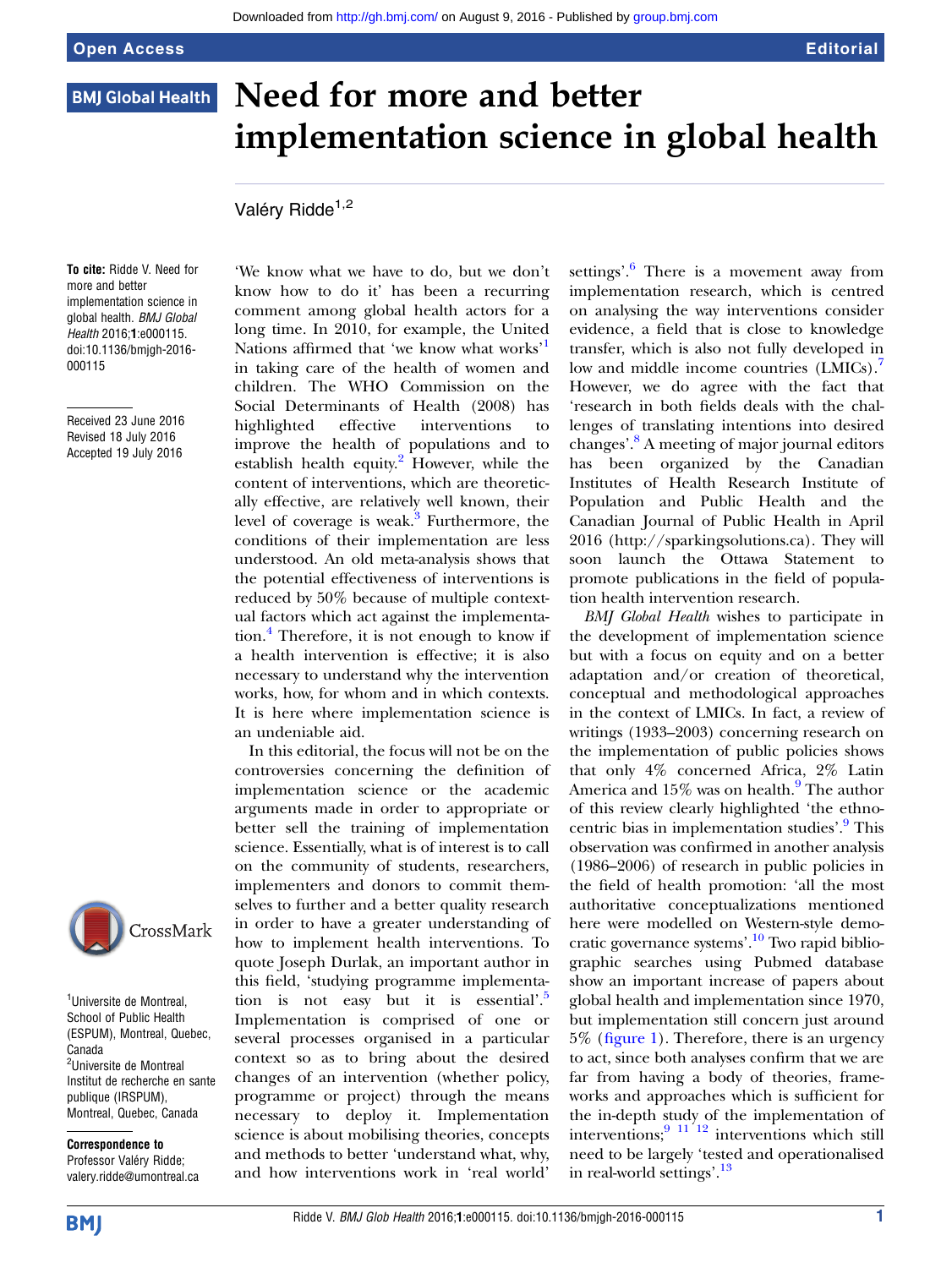<span id="page-1-0"></span>

Figure 1 Global health and implementation science papers from 1970 to 2015. Two rapid bibliographic searches using PubMed database were performed. Search 1, in order to obtain all references about global health, the following was used: [Global health (MeSH, major topic) OR international health (title / abstract)], given that the MeSH term was introduced only recently. In order to exclude interventions studies about pharmaceutical treatment, the following terms were added: NOT [pharmaceutic (Title/Abstract) OR drug (Title/Abstract) OR vaccine (Title/Abstract)]. Results of search 1 are presented with the black line (left axis) per year since 1970. Search 2, in order to extract in these results, studies focusing on implementation science, the following terms were added: AND [implementation (Title/Abstract)]. Results of search 2 are presented with the red line (left axis) per year since 1970. In the blue dotted line (right axis) the calculated percentage of references focusing on implementation science (search 2) in the global health area of research (search 1). Data analysis performed by Stéphanie Degroote.

This urgency should not be taken lightly. It is important that implementation studies in LMICs adhere to what is often called the third generation, which uses more rigorous research design.<sup>[14](#page-2-0)</sup> While global health actors appear to have discovered implementation science  $\text{recently}$ ,  $^{15}$  it was actually mobilised at least more than 30 years ago by political science researchers. <sup>[9](#page-2-0)</sup> It is not necessary in this editorial to discuss the history of the analysis of intervention implementation<sup>[8 9 11](#page-2-0)</sup> which should be better understood (and thus better taught<sup>[16](#page-2-0)</sup>) and used by those who study implementation. However, research on global health implementation should better exploit the theories, conceptual frameworks and approaches of the social sciences.<sup>[12](#page-2-0)</sup> As essential as the inductive and empirical approaches may be, recourse or contribution to theoretical and conceptual development is as important, if not even more.<sup>17</sup> As a reminder, among the health promotion studies which analysed public policy, only 18% made reference to a theoretical framework.[18](#page-2-0) Studies showed that Kingdon's stream theory<sup>[19](#page-2-0)</sup> along with Lipsky's street-level bureaucrats<sup>[20](#page-2-0)</sup> and Rogers' innovation theory, $21$  which were all developed in the USA, could also have been adapted in the context of certain LMICs in order to better understand implementation. Additionally, the role of ideas in the implementation (rather than the emergence) of interventions in LMICs have not really been tackled, $2^2$ whereas the writings on high-income countries in this regard have been abundant.<sup>23</sup>

Implementation science clearly cannot be developed alone without considering the effects of interventions (or the principles of effectiveness, to borrow from Patton's words<sup>[24](#page-2-0)</sup>), because it risks falling into 'type 3 error', where an intervention is evaluated even though it has not yet been implemented as anticipated. $25$  Thus it is important to better describe the content of interventions using available tools $26 \frac{27}{27}$  and to report on the (classic) fidelity and intensity of implementation. It is also necessary to update the adjustments of interventions—inevitable in a natural context—and the fidelity of the theory.<sup>28 29</sup> It is in this contextual and holistic research approach that we should conduct and report implementation science. The recurrence of several types of interventions in many settings, the links between the effects (expected or not), the processes, the actors and their context should be brought to light, notably with the theoretical approach of critical realism, which is still not well-tested in LMICs.<sup>[30](#page-2-0)</sup> Critical theory could be used to better understand power relations. Individual relations and the role that context plays in the matter should be studied to understand, for example, the heterogeneity of effects in the implementation of interventions.[31](#page-2-0) When not forgotten, contextual analysis specifically associated with interventions is often the poor parent.<sup>[32](#page-2-0)</sup>

The use and presentation of methods should also be considered in developing this field by making it more credible to those who think that qualitative research or the flexible approach to research design,  $33^{34}$  which are integral parts of implementation science, are not rigorous enough. For this, it is necessary that authors are more precise in the description of their methods of qualitative sampling and of their analysis procedures. Beyond these interdisciplinary, boundary-spanning approaches, which are necessary in global health,  $35 \frac{36}{36}$ the recourse to mixed methods and to multiple case studies, if longitudinally possible, would be a major benefit for implementation science.<sup>[14](#page-2-0)</sup>

It is certainly time to seriously consider the charge which was made almost 10 years ago on policy research in LMICs: 'more work on implementation, and specifically, the challenges of implementing equity-oriented policies, as well as more examination of successful policy change experiences'.<sup>[37](#page-2-0)</sup> We invite authors to participate in this by proposing and submitting implementation science articles to BMJ Global Health.

Acknowledgements The author would like to thank Loubna Belaid, Lara Gautier, Omar Samb and Anne-Marie Turcotte-Tremblay for their feedback on a previous version of this article and Stéphanie Degroote for the data analysis in figure 1.

Funding VR holds a CIHR-funded Research Chair in Applied Public Health (CPP-137901). They also acknowledge Mary Londres for translation and editing support and Seye Abimbola for editing support of this editorial.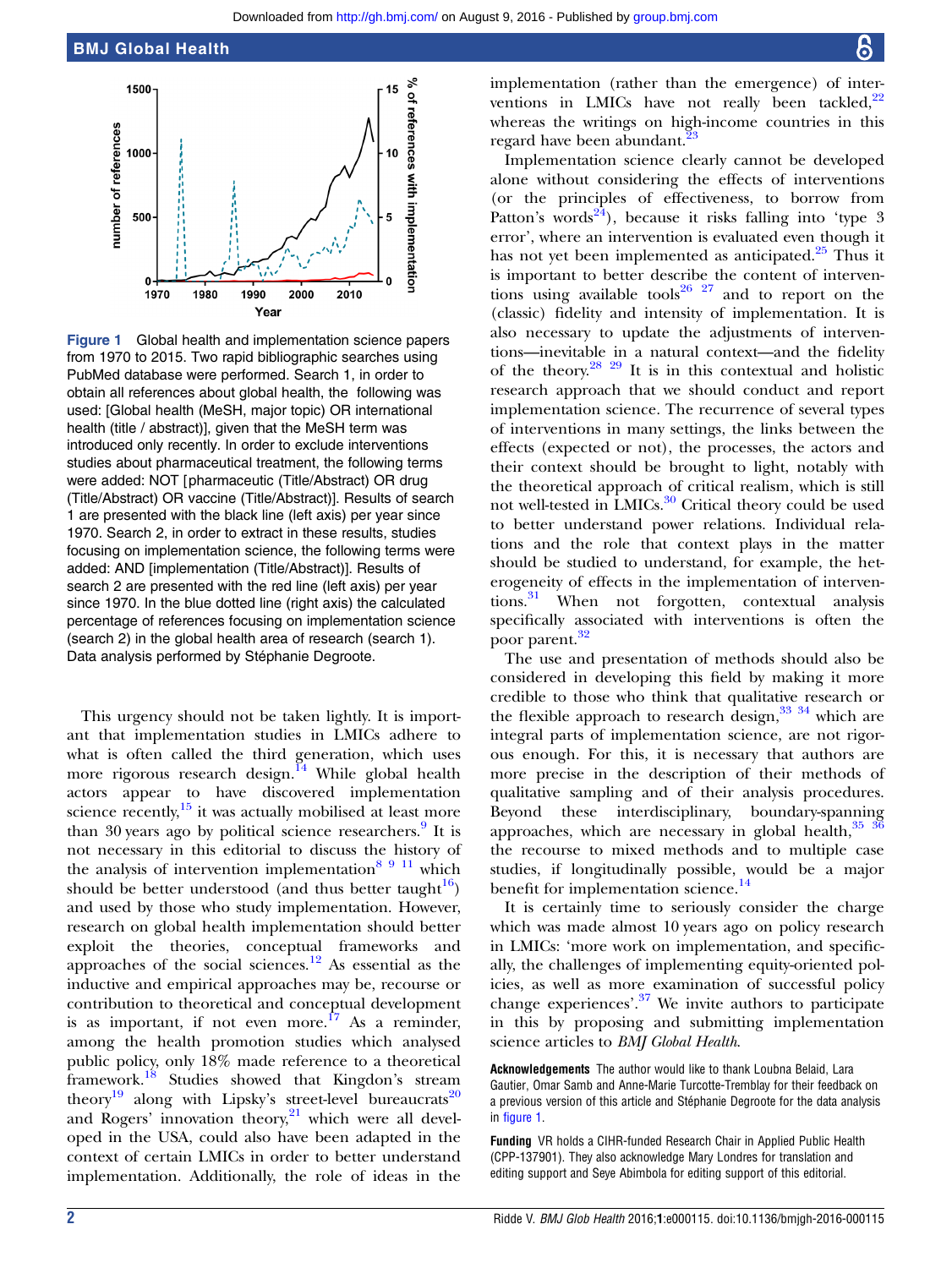<span id="page-2-0"></span>

Competing interests VR is a BMJ Global Health Associate Editor.

Provenance and peer review Commissioned; internally peer reviewed.

Data sharing statement No additional data are available.

Open Access This is an Open Access article distributed in accordance with the Creative Commons Attribution Non Commercial (CC BY-NC 4.0) license, which permits others to distribute, remix, adapt, build upon this work noncommercially, and license their derivative works on different terms, provided the original work is properly cited and the use is non-commercial. See: [http://](http://creativecommons.org/licenses/by-nc/4.0/) [creativecommons.org/licenses/by-nc/4.0/](http://creativecommons.org/licenses/by-nc/4.0/)

## **REFERENCES**

- United Nations Secretary-General. Global strategy for women's and children's health. New York: United Nations, 2010.
- 2. CSDH. Closing the gap in a generation: health equity through action on the social determinants of health. Final Report of the Commission on Social Determinants of Health. Geneva, World Health Organization, 2008. http://apps.who.int/iris/bitstream/10665/43943/1/ 9789241563703\_eng.pdf
- 3. Peters DH, El-Saharty S, Siadat B, et al. eds. Improving health service delivery in developing countries from evidence to action. Washington: World Bank, 2009.
- 4. Durlak JA, DuPre EP. Implementation matters: a review of research on the influence of implementation on program outcomes and the factors affecting implementation. [Am J Community Psychol](http://dx.doi.org/10.1007/s10464-008-9165-0) 2008;41:327–50.
- 5. Durlak JA. Studying program implementation is not easy but it is essential. [Prev Sci](http://dx.doi.org/10.1007/s11121-015-0606-3) 2015;16:1123-7.
- 6. Peters DH, Tran NT, Adam T. Implementation research in health: a practical guide. Geneva: World Health Organization. Alliance for Health Policy and Systems Research, 2013.
- 7. Siron S, Dagenais C, Ridde V. What research tells us about knowledge transfer strategies to improve public health in low-income countries: a scoping review. *[Int J Public Health](http://dx.doi.org/10.1007/s00038-015-0716-5)* 2015;60:849–63.
- 8. Nilsen P, Ståhl C, Roback K, et al. Never the twain shall meet?-a comparison of implementation science and policy implementation research. [Implement Sci](http://dx.doi.org/10.1186/1748-5908-8-63) 2013;8:63.
- 9. Saetren H. Facts and myths about research on public policy implementation: out-of-fashion, allegedly dead, but still very much alive and relevant. [Policy Stud J](http://dx.doi.org/10.1111/j.1541-0072.2005.00133.x) 2005;33:559-82.
- 10. Breton E, De Leeuw E. Theories of the policy process in health promotion research: a review. [Health Promot Int](http://dx.doi.org/10.1093/heapro/daq051) 2011;26:82-90.
- 11. Fischer F, Miller G, Sidney MS, eds. Handbook of public policy analysis: theory, politics, and methods. Boca Raton: CRC/Taylor & Francis, 2007.
- 12. Durlak JA. What everyone should know about implementation. In: Durlak JA, Domitrovich CE, Weissberg RP, Gullotta TP, eds. Handbook of social and emotional learning: research and practice New York: The Guilford Press, 2015:395–405.
- 13. Franks B, Schroeder J. Implementation science: what do we know and where do we go from here? In: Halle T, Metz A, Martinez-Beck I, eds. Applying implementation science in early childhood programs and systems Baltimore: Paul H. Brookes Pub. Co, 2013:5–21.
- 14. Saetren H. Implementing the third generation research paradigm in policy implementation research: an empirical assessment. [Public](http://dx.doi.org/10.1177/0952076713513487) [Policy Adm](http://dx.doi.org/10.1177/0952076713513487) 2014;29:84–105.
- 15. Madon T, Hofman KJ, Kupfer L, et al. Public health. Implementation science. [Science](http://dx.doi.org/10.1126/science.1150009) 2007;318:1728-9.
- 16. Ghaffar A, Gilson L, Tomson G, et al. Where is the policy in health policy and systems research agenda? [Bull World Health Organ](http://dx.doi.org/10.2471/BLT.15.156281) 2016;94:306–8.
- 17. Olivier de Sardan JP, Ridde V. Public policies and health systems in Sahelian Africa: theoretical context and empirical specificity. [BMC Health Serv Res](http://dx.doi.org/10.1186/1472-6963-15-S3-S3) 2015;15:S3.
- 18. Breton E, Richard L, Gagnon F, et al. Health promotion research and practice require sound policy analysis models: the case of Quebec's Tobacco Act. [Soc Sci Med](http://dx.doi.org/10.1016/j.socscimed.2008.07.028) 2008;67:1679-89.
- 19. Ridde V. Policy implementation in an African State: an extension of the Kingdon's multiple-streams approach. [Public Adm](http://dx.doi.org/10.1111/j.1467-9299.2009.01792.x) 2009;87:938–54.
- 20. Walt G, Shiffman J, Schneider H, et al. 'Doing' health policy analysis: methodological and conceptual reflections and challenges. [Health Policy Plan](http://dx.doi.org/10.1093/heapol/czn024) 2008:23:308-17.
- 21. Perez D, Lefevre P, Castro M, et al. Diffusion of community empowerment strategies for Aedes aegypti control in Cuba: a muddling through experience. [Soc Sci Med](http://dx.doi.org/10.1016/j.socscimed.2013.02.003) 2013;84:44-52.
- 22. Béland D, Ridde V. Ideas and Policy Implementation: understanding the resistance against Free Health Care in Africa. Glob Health Gov 2016. In Press.
- 23. Béland D, Cox RH, eds. Ideas and politics in social science research. New York: Oxford University Press, 2011.
- 24. Patton MQ. Developmental evaluation: applying complexity concepts to enhance innovation and use. The Guilford Press, 2010.
- 25. Dobson D, Cook TD. Avoiding type III error in program evaluation: results from a field experiment. [Eval Program Plann](http://dx.doi.org/10.1016/0149-7189(80)90042-7) 1980;3:269-
- 26. Hoffmann TC, Glasziou PP, Boutron I, et al. Better reporting of interventions: template for intervention description and replication (TIDieR) checklist and guide. **[BMJ](http://dx.doi.org/10.1136/bmj.g1687)** 2014;348:g1687.
- 27. Hales S, Lesher-Trevino A, Ford N, et al. Reporting guidelines for implementation and operational research. [Bull World Health Organ](http://dx.doi.org/10.2471/BLT.15.167585) 2016;94:58–64.
- 28. Pérez D, Van der Stuyft P, Zabala MC, et al. A modified theoretical framework to assess implementation fidelity of adaptive public health interventions. [Implement Sci](http://dx.doi.org/10.1186/s13012-016-0457-8) 2015;11:91.
- 29. Hawe P, Shiell A, Riley T. Theorising interventions as events in systems. [Am J Community Psychol](http://dx.doi.org/10.1007/s10464-009-9229-9) 2009;43:267-76.
- 30. Kwamie A, van Dijk H, Agyepong IA. Advancing the application of systems thinking in health: realist evaluation of the Leadership Development Programme for district manager decision-making in Ghana. [Health Res Policy Syst](http://dx.doi.org/10.1186/1478-4505-12-29) 2014;12:29.
- 31. Belaid L, Ridde V. Contextual factors as a key to understanding the heterogeneity of effects of a maternal health policy in Burkina Faso? [Health Policy Plan](http://dx.doi.org/10.1093/heapol/czu012) 2015;30:309–21.
- 32. Shoveller J, Viehbeck S, Di Ruggiero E, et al. A critical examination of representations of context within research on population health interventions. Crit [Public Health](http://dx.doi.org/10.1080/09581596.2015.1117577) 2015:1–14.
- 33. Robson C. Real world research : a resource for users of social research methods in applied settings. 3rd edn. Chichester, West Sussex: Wiley, 2011.
- 34. Olivier de Sardan JP. Epistemology, fieldwork, and anthropology. London: Palgrave, 2015.
- 35. Ridde V, Olivier de Sardan JP. La mise en oeuvre des interventions de santé publique en Afrique: un thème stratégique négligé. Médecine Santé Trop, 2016.
- 36. Sheikh K, Schneider H, Agyepong IA, et al. Boundary-spanning: reflections on the practices and principles of Global Health. [BMJ Glob Health](http://dx.doi.org/10.1136/bmjgh-2016-000058) 2016;1:e000058.
- 37. Gilson L, Raphaely N. The terrain of health policy analysis in low and middle income countries: a review of published literature 1994– 2007. [Health Policy Plan](http://dx.doi.org/10.1093/heapol/czn019) 2008;23:294–307.